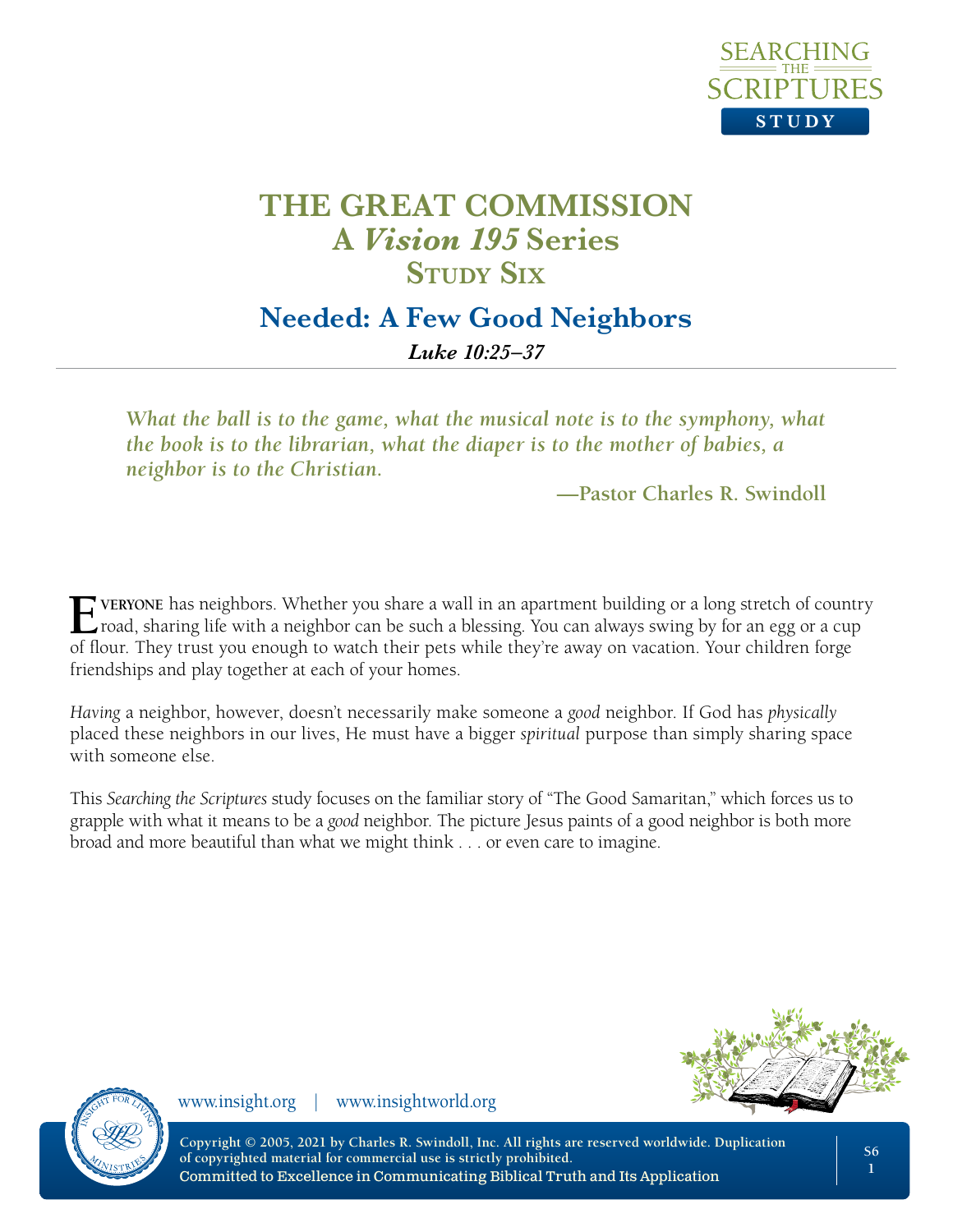

# **Needed: A Few Good Neighbors**

*Luke 10:25–37*



#### **PREPARE YOUR HEART**

As you prepare to dive into the waters of God's Word and swim with the characters, the imagery, and its truths, ask God to give you eyes to see clearly what it means to be a good neighbor. Write your prayer in the space below.



#### **TURN TO THE SCRIPTURES**

*Who is my neighbor?*

This question from a legal expert prompted Jesus to respond in Luke 10:25–37, not with a straightforward answer but with a *parable*. Jesus told these colorful stories to reveal truths about Himself, God, or His kingdom. He did so because ideas often resonate with us more deeply when we are led from the familiar to the mysterious—from what we know to what we can only imagine.

However, Jesus rarely explained the purpose of His parables, so His audience occasionally missed His point. Here are a couple tips to help you understand Jesus' parable:

- 1. Each parable has only one theme. We must resist the temptation to look for multiple themes or to search for hidden meaning behind every image. As a wise man once said: "We can't make a parable walk on all fours."
- 2. Always read a parable in its context. Seeing what event, conversation, or question prompted Jesus to tell the parable will help us see *why* Jesus even chose to tell a parable at all.

With these ideas in mind, turn to Luke 10:25–37 and see how this question about neighbors prompted Jesus to tell the well-known parable of "The Good Samaritan."

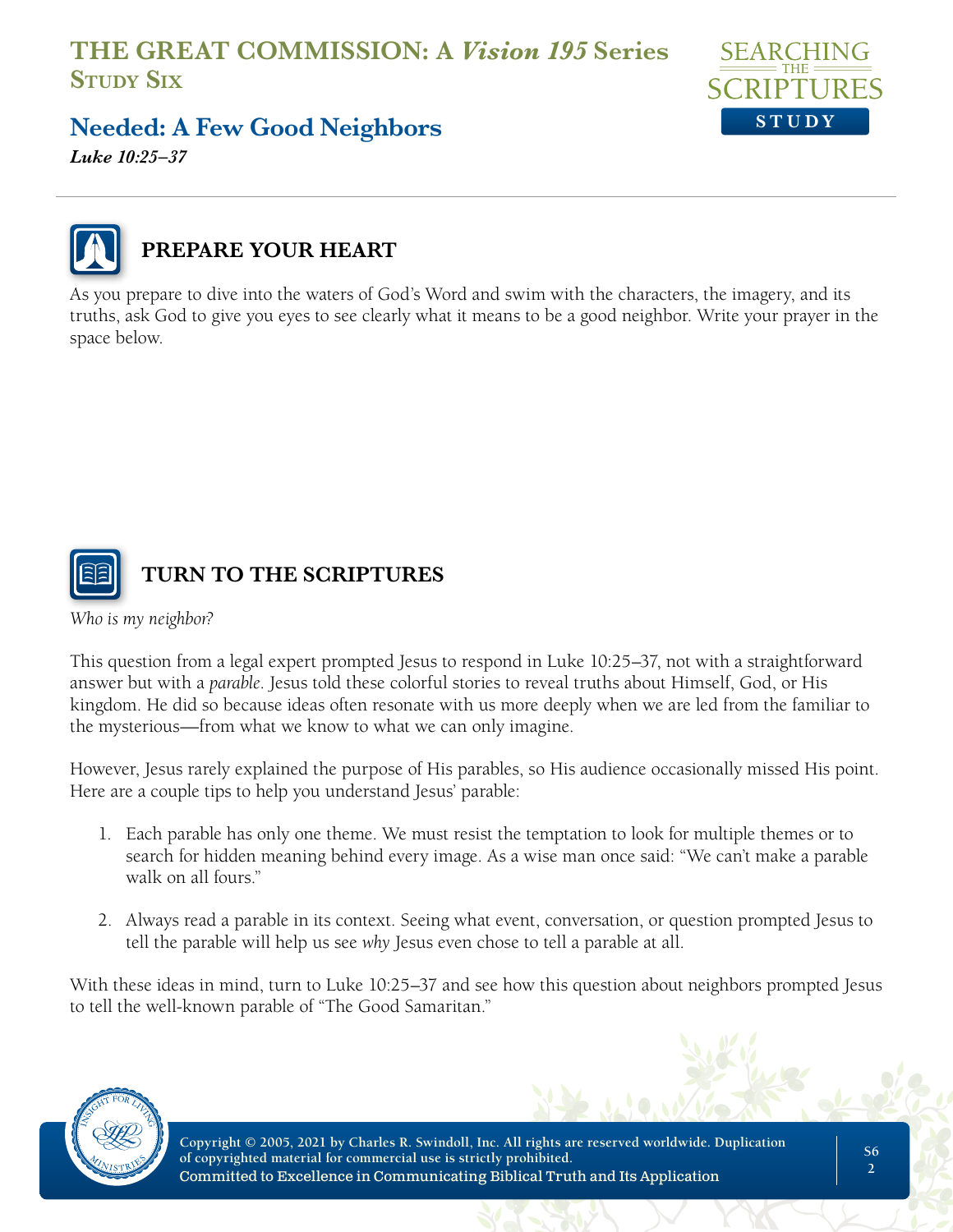

### **Needed: A Few Good Neighbors**

*Luke 10:25–37*

#### **Observation: A Talk and a Tale**

Read *Luke 10:25–37*, and allow the tips above to guide you. Be sure to *observe* the questions the characters ask and how other characters answer to see the parable's context.<sup>1</sup>

#### **A Talk —Luke 10:25–29**

According to *Luke 10:25*, what did the legal expert hope to do by approaching Jesus? What question did he ask?

In *10:28*, Jesus showed that the legal expert knew the correct answer to his own question. What did the lawyer say in *10:27* that someone must do to inherit eternal life?

According to *10:29*, what was the second question the legal expert asked? Why did he ask it?



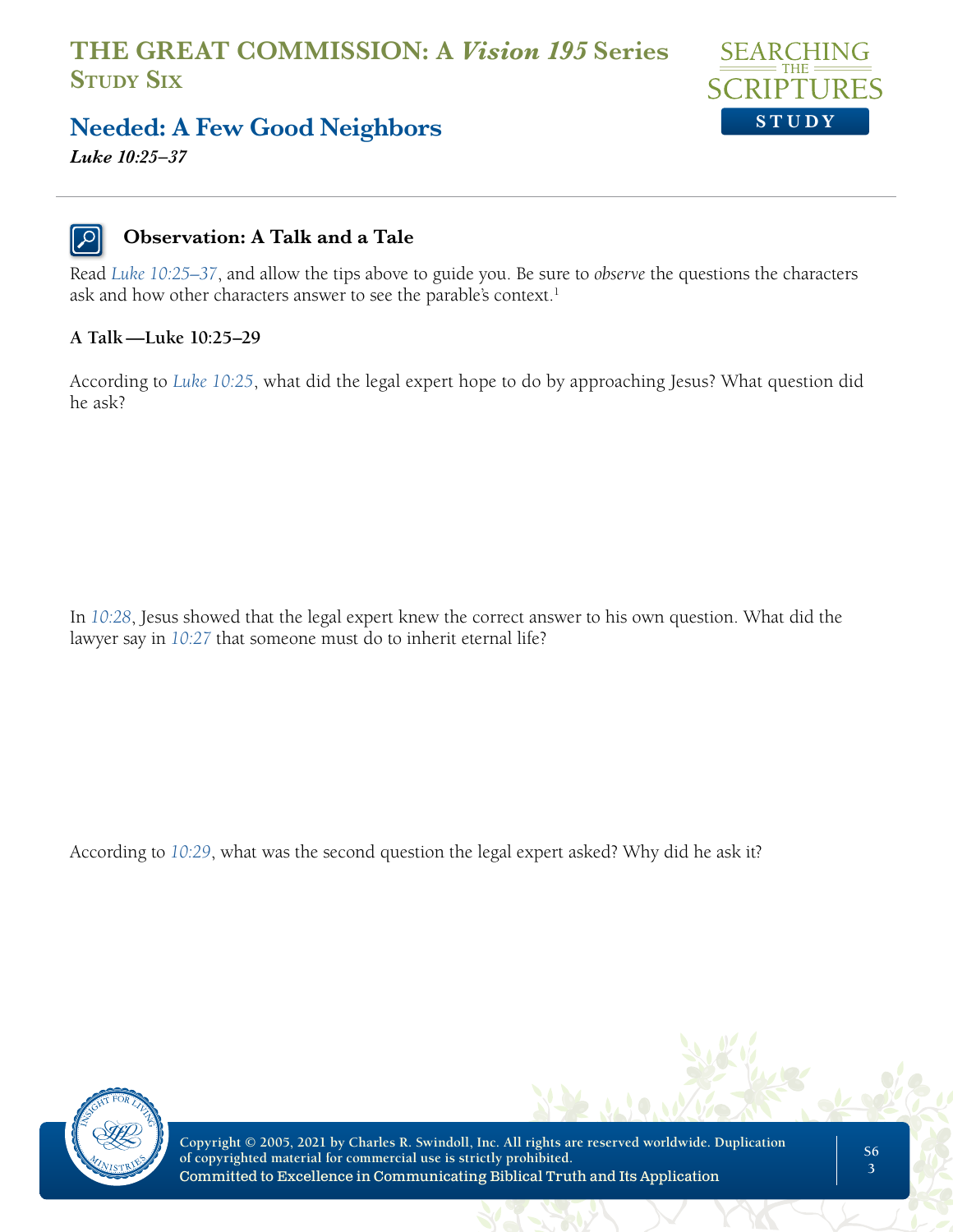

## **Needed: A Few Good Neighbors**

*Luke 10:25–37*

These observations may seem random or even insignificant, but this context will help us make sense of the meaning of Jesus' parable in the interpretation phase of our study.

#### **A Tale—Luke 10:30–37**

According to *10:31–33*, who were the three people who witnessed the naked, beaten, and abandoned Jewish man?

| <b>L.</b> |  |  |  |
|-----------|--|--|--|
| ,.        |  |  |  |
| <u>.</u>  |  |  |  |
|           |  |  |  |

Which of the three stopped to help the needy man?

Reread *10:34–35*. What kinds of sacrificial actions did the Samaritan do to help the needy man?

What question did Jesus ask to conclude His story in *10:36*? How did the legal expert respond in *10:37*?

*Jesus didn't ask, "Who is my neighbor?" But, "Which one proved to be a neighbor?" Jesus is not concerned about what kind of person* **my neighbor** *is but . . . what kind of neighbor* **I** *am.*  **—Pastor Chuck Swindoll**

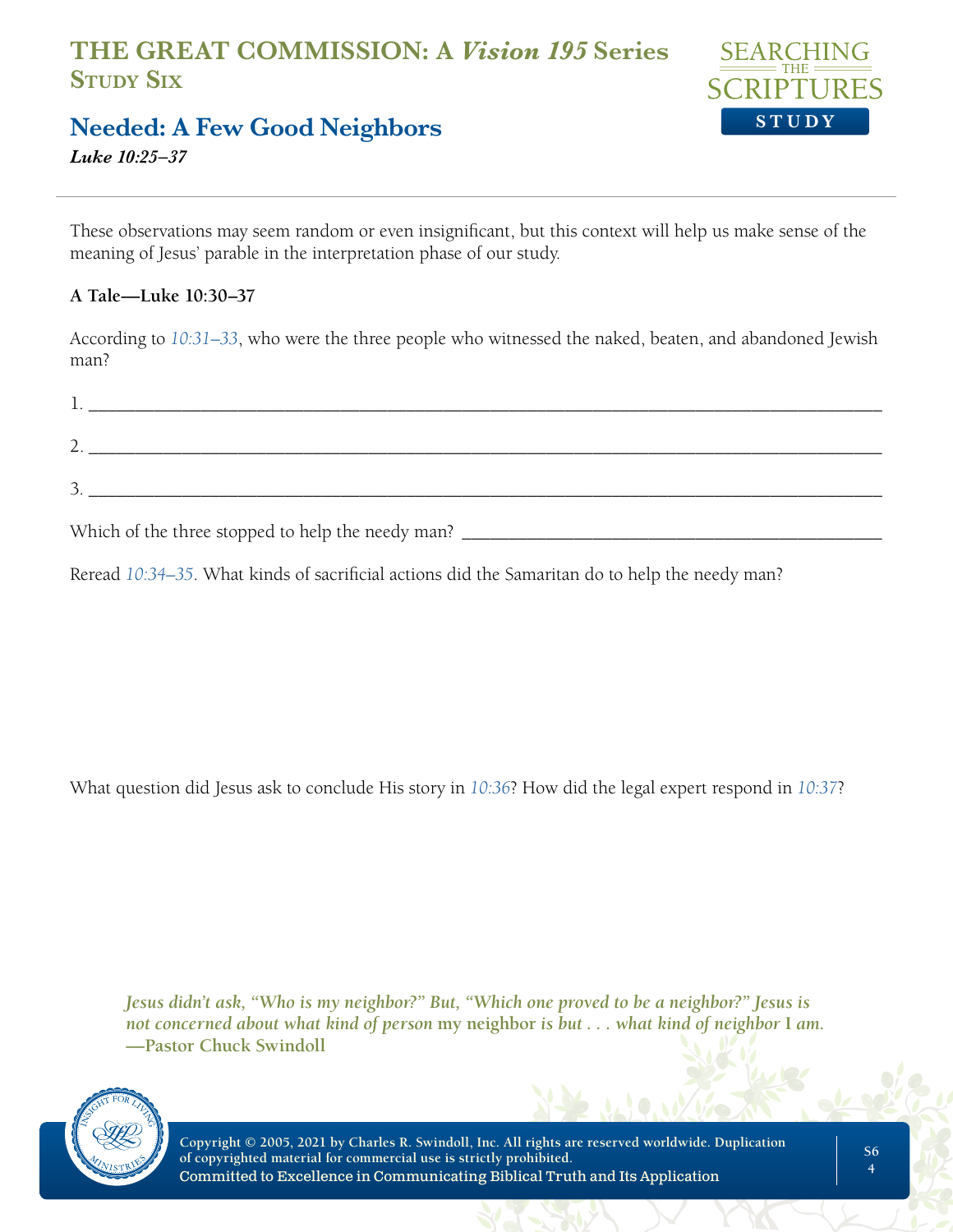

**Needed: A Few Good Neighbors** *Luke 10:25–37*

#### **Interpretation: Who Was the Good Neighbor?**

Jesus' parable would have hit His original listeners like a blow to the heart, and unless we modern-day readers catch certain cultural nuances, we'll miss the full force of Jesus' message.

Hundreds of years before Jesus' birth, foreign conquest scattered the Jews all across the ancient Near East. Many remained in Jerusalem, while others gathered in Samaria.

The Jews in Jerusalem, however, held prejudices against the Samaritans and often regarded them with hostility. The Jews considered Samaritans half-breeds because they intermarried with foreigners (see *Nehemiah 13:23–27*) and viewed their worship as artificial because they built their *own* temple and didn't worship at the *true* temple in Jerusalem (see *John 4:20*).

How does this cultural context enhance our understanding of Jesus' parable, especially regarding the Samaritan's behavior?

In a twist of irony, the despised foreigner proved to be the good neighbor! In your own words, summarize Jesus' main point of this parable. How does this point relate to the discussion between Jesus and the legal expert in *Luke 10:25–29*? Feel free to use your *Bible study tools* for help.2



**Copyright © 2005, 2021 by Charles R. Swindoll, Inc. All rights are reserved worldwide. Duplication of copyrighted material for commercial use is strictly prohibited.** Committed to Excellence in Communicating Biblical Truth and Its Application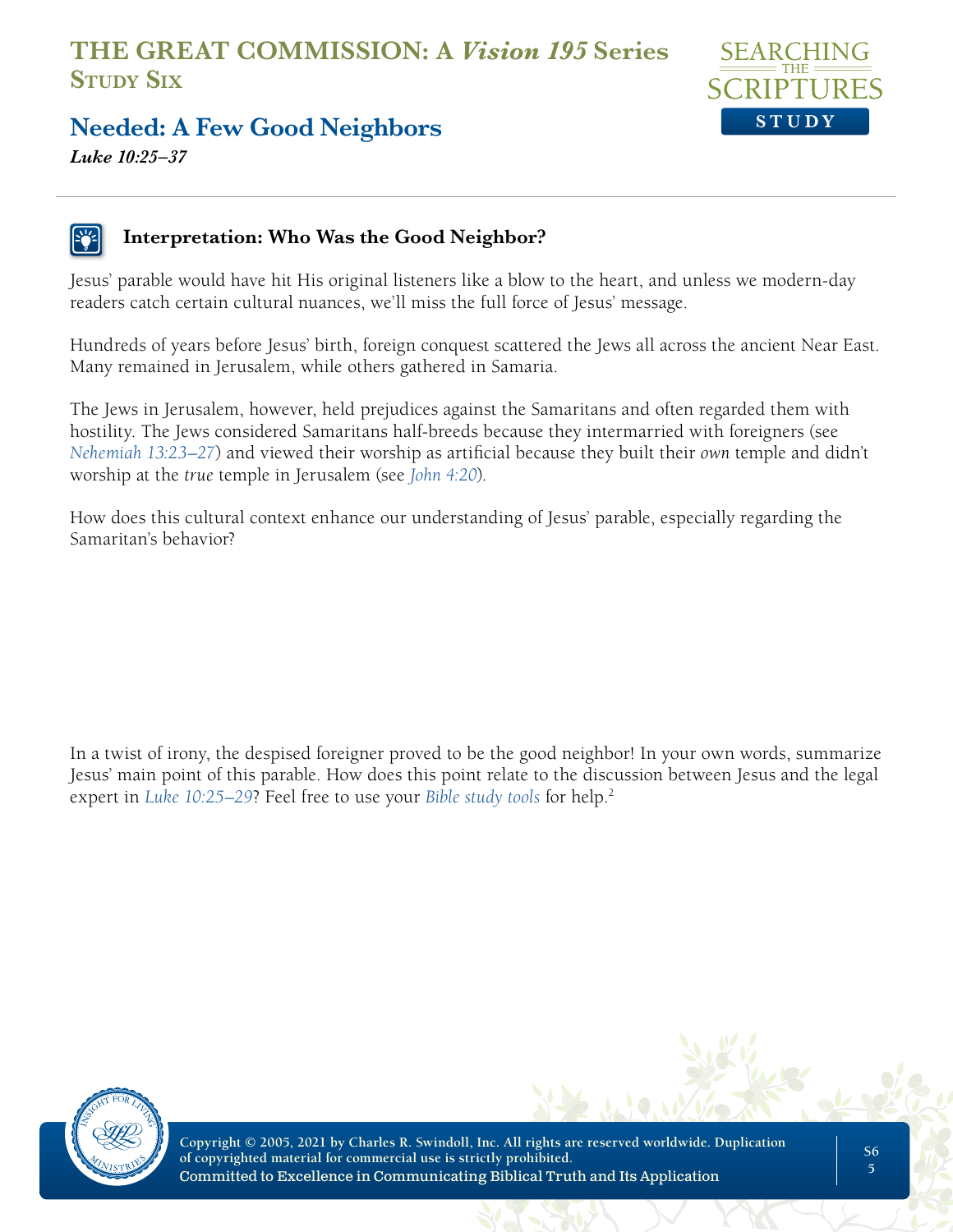

**Needed: A Few Good Neighbors**

*Luke 10:25–37*

*The Samaritan saw what others did not see because of the man he was. To me, that is the message of the story. What you are determines what you see, and what you see determines what you do.* **—Pastor Chuck Swindoll**

Jesus didn't tell the legal expert that being a good neighbor merits eternal life. Quite the opposite! Jesus flipped that idea on its head and taught that mercy and compassion are *signs* of having received eternal life, not *requirements* for entering eternal life. Being a good neighbor naturally flows out of our connection with God.



#### **Correlation: Neighborly Compassion**

Neighborly compassion characterized Jesus' ministry from His original call of the disciples until His glorious resurrection. In *Matthew 14:13–21*, Jesus acted like a good neighbor, not just to one, but to *five thousand*!

According to *14:14–15*, how did Jesus react to seeing the crowd? What did the disciples want to do with the crowd? How did these responses differ?

According to *14:16, 19*, who gave the food to the crowd? What vital lesson do you think Jesus taught here about being a good neighbor?

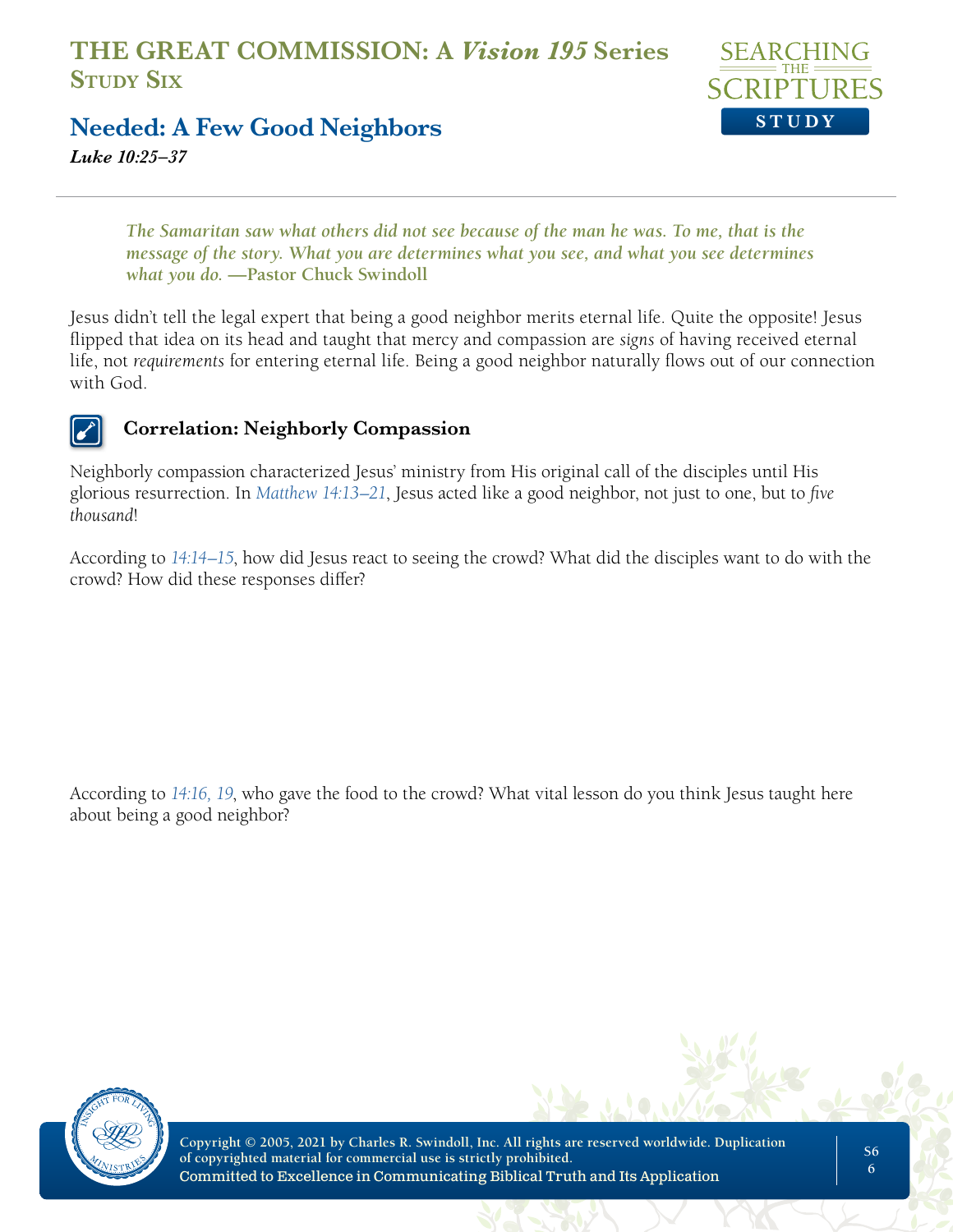

# **Needed: A Few Good Neighbors**

*Luke 10:25–37*

Jesus saw the crowd's needs, felt compassion, and responded. These are the kinds of actions that characterize Jesus' followers—that make someone a good neighbor. Let's finally turn to application to discuss how we can be good neighbors in our own situations today.

#### **Application: A People of Compassion**

In his application of this passage, Pastor Chuck encourages followers of Jesus today to be like the Samaritan in Jesus' parable—to be a *good* neighbor to those God has placed around us. Pastor Chuck makes this heartfelt plea:

*I would love it if we were known as people of compassion.*

First, look up the word *compassion*. Summarize the definition you find. How can showing compassion to others provide us with an opportunity of sharing with them the good news about Jesus?

*Compassion won't just sit there and be quiet, it accelerates a number of very important steps toward the person to whom your heart goes out.* **—Pastor Chuck Swindoll**

Who are the people God has placed in your life who are *hard* to love? What would it look like for you to be a good neighbor despite these feelings?